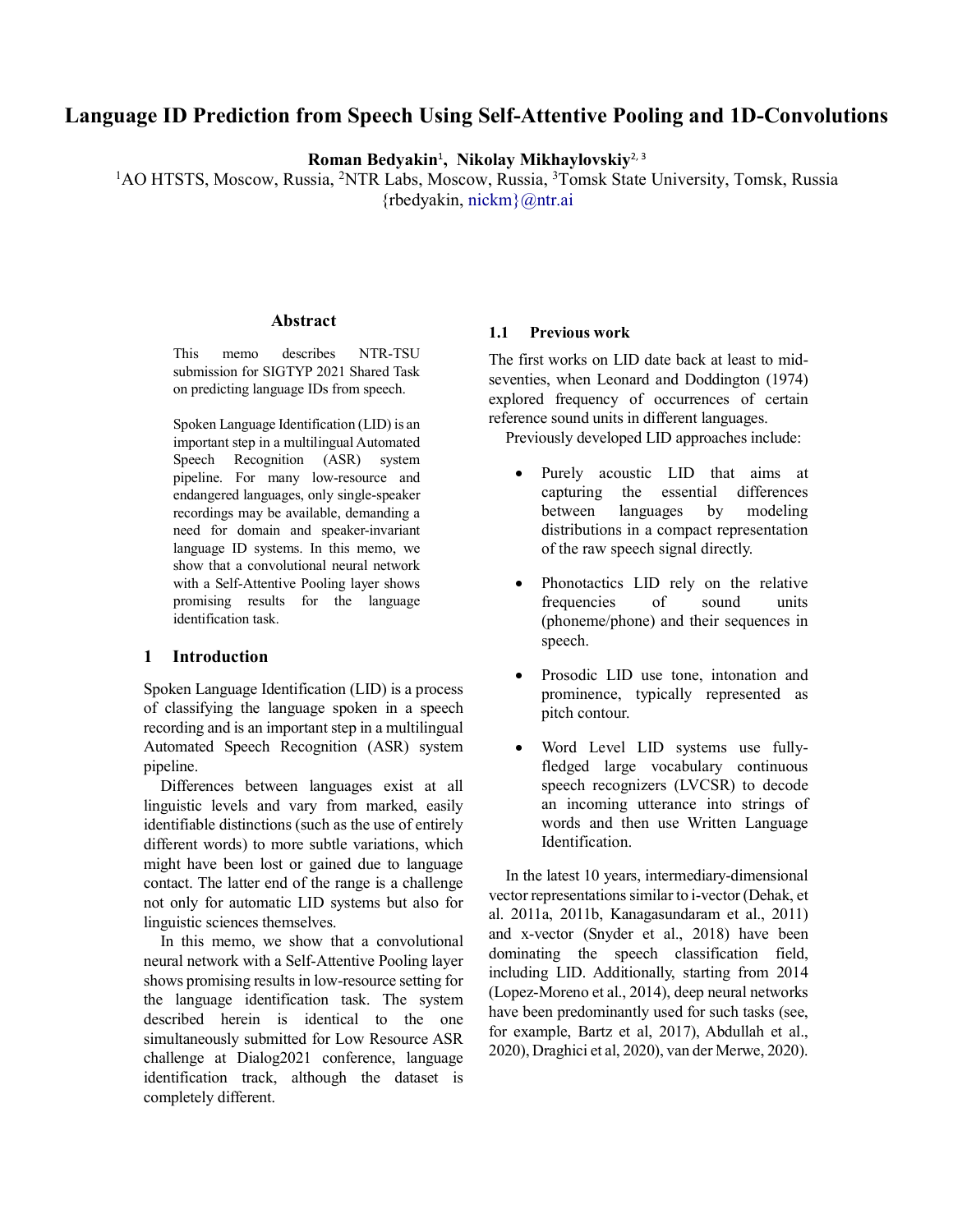## 2 Model architecture



Figure 1: The model architecture

Similar to work of Koluguri et al., 2020, the model is based on 1D convolutions, namely, the QuartzNet ASR architecture (Kriman et al., 2020) comprising of an encoder and decoder structures.

## 2.1 Encoder

The encoder used is QuartzNet BxR model shown in Figure 1, and has B blocks, each with R subblocks (Kriman et al., 2020).

The first block is fed with MFSC coefficients vector of length 40. Each sub-block applies the following operations (Kriman et al., 2020):

- a 1D convolution,
- batch norm,
- ReLU, and
- dropout.

All sub-blocks in a block have the same number of output channels. These blocks are connected with residual connections (Kriman et al., 2020).

We use QuartzNet 15\*5, with 512 channels. All the convolutional layers have stride 1 and dilation 1 (Kriman et al., 2020).

### 2.2 Self-attentive pooling decoder

Similar to Cai et al., 2018, Chowdhury et al., 2018, we agree that not all frames contribute equally to the utterance level representation. Thus we use a self-attentive pooling (SAP) layer introduced by Cai et al., 2018 to pay more attention to the frames that are more important.

Namely, we first feed the frame level feature maps  $\{x_1, x_2, \dots, x_L\}$  into a fully-connected layer to get a hidden representation

$$
h_t = \tanh(Wx_t + b)
$$

Then we measure the importance of each frame as the similarity of  $h_t$  with a learnable context vector  $\mu$  and get a normalized importance weight  $w_t$  through a softmax function (Cai et al., 2018).

After that, the utterance level representation e can be generated as a weighted sum of the frame level feature maps based on the learned weights:

$$
e = \sum_{t=1}^{T} w_t x_t
$$

#### 2.3 Loss Function

We have used cross-entropy loss function for this task.

## 3 Experiments

#### 3.1 Datasets and tasks

For training models, speech data from the CMU Wilderness Dataset (Black, 2019) were used, which contain read speech from the Bible in 699 languages, but usually recorded from a single speaker. This training data were released in the form of derived MFCCs. The evaluation (validation, test) data come from different sources, in particular data from the Common Voice project, several OpenSLR corpora (SLR24 (Juan et al., 2014a, 2014b), SLR35, SLR36 (Kjartansson et al,. 2018), SLR64, SLR66, SLR79 (He et al., 2020), and the Paradisec collection.

There are 16 languages in the released train data, 4000 utterances per language. Table 1 summarizes the languages in the dataset.

Validation and test data consist of 8000 utterances, 500 for each language.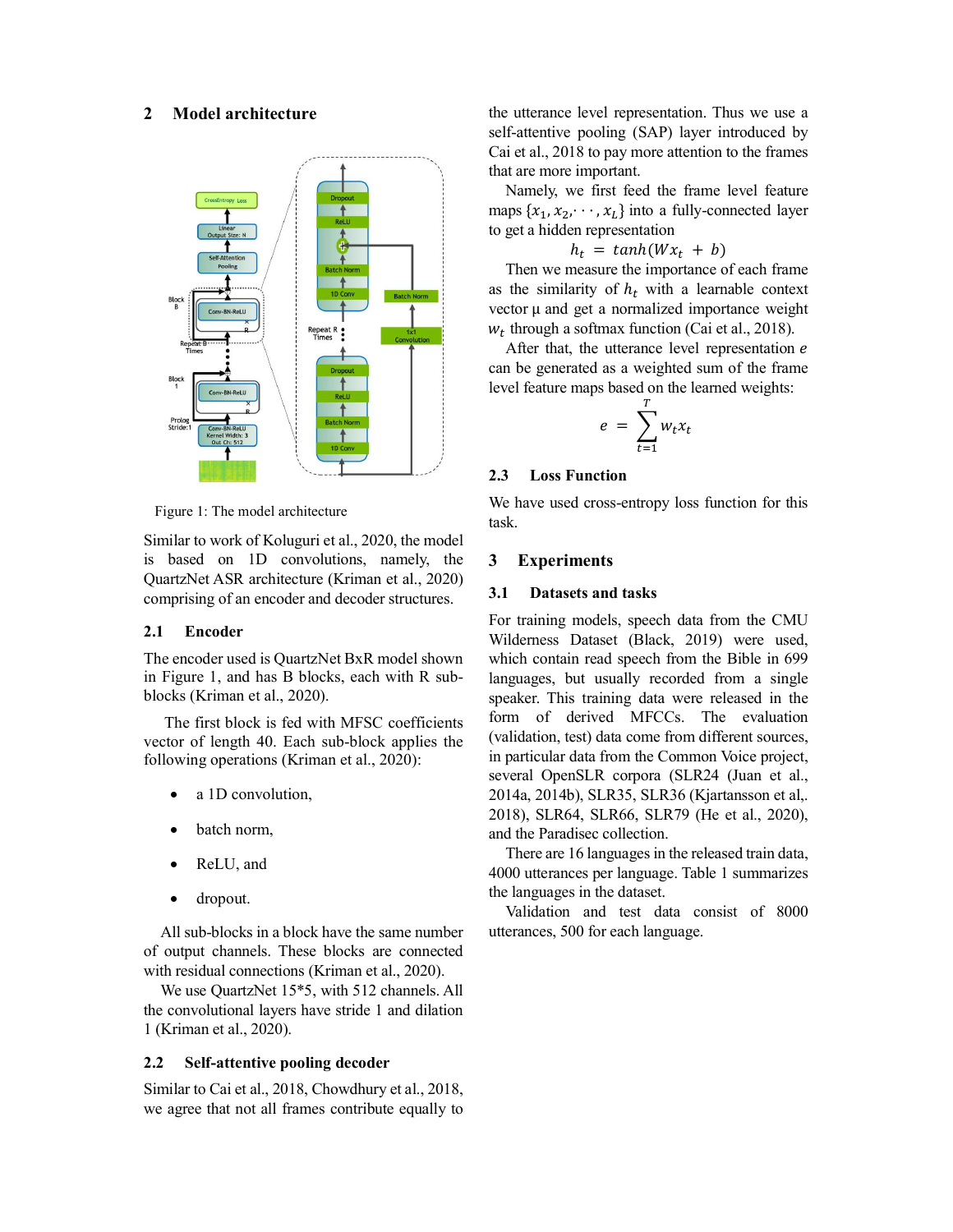Table 1: Summary of languages in the dataset

| <b>ISO</b><br>639- | Language<br>name | Genus                          | Family            |  |  |
|--------------------|------------------|--------------------------------|-------------------|--|--|
| 3                  |                  |                                |                   |  |  |
| code               |                  |                                |                   |  |  |
| kab                | Kabyle           | Berber                         | Afro-Asiatic      |  |  |
| ind                | Indonesian       | Malayo-<br>Sumbawan            | Austronesian      |  |  |
| sun                | Sundanese        | Malayo-<br>Sumbawan            | Austronesian      |  |  |
| iav                | Javanese         | Javanese                       | Austronesian      |  |  |
| eus                | Euskara          | Basque                         | Basque            |  |  |
| tam                | Tamil            | Southern<br>Dravidian          | Dravidian         |  |  |
| kan                | Kannada          | Southern<br>Dravidian          | Dravidian         |  |  |
| tel                | Telugu           | South-<br>Central<br>Dravidian | Dravidian         |  |  |
| hin                | Hindi            | Indic                          | Indo-<br>European |  |  |
| por                | Portuguese       | Romance                        | Indo-<br>European |  |  |
| rus                | Russian          | Slavic                         | Indo-<br>European |  |  |
| eng                | English          | Germanic                       | Indo-<br>European |  |  |
| mar                | Marathi          | Indic                          | Indo-<br>European |  |  |
| tha                | Thai             | Kam-Tai                        | Tai-Kadai         |  |  |
| iba                | Iban             | Malayo-<br>Sumbawan            | Austronesian      |  |  |
| cnh                | Chin,<br>Hakha   | Gur                            | Niger-Congo       |  |  |

1

## 3.2 Optimization and training process

We have used the attention vector size of 256.

Models were trained until they reached a plateau on a validation set. Training was done using the Stochastic Gradient Descent optimizer with initial learning rate of 0.005 and cosine annealing decay to 1e-4.

#### 4 Results and Discussion

We have experimented with SpecAugment augmentation introduced by Park et al., 2019 and run experiments both with and without augmentation.

The system described above allowed us to achieve the following results on the validation set (see Table 2). Somewhat surprisingly, detection of most languages was better without SpecAugment, Sundanese, Portuguese, Russian, and Iban being exceptions. Iban did not detect at all without augmentation. We can hypothesize that SpecAugment is more favorable for Indo-European and Austronesian languages detection than for other language families. This hypothesis requires further research.

Looking at the confusion matrix (Figure 2) we can see that most language samples determined as English, Kabyle or Telugu, independent of the language family. This means that there are more prominent speech features that hinder the language identification. Given the nature of the training set, that may be related to the gender of the readers.

|  |  |  | Table 2: Results on validation dataset |  |
|--|--|--|----------------------------------------|--|
|--|--|--|----------------------------------------|--|

|          |         |           | Without augmentation |          |           | With augmentation |          |  |  |
|----------|---------|-----------|----------------------|----------|-----------|-------------------|----------|--|--|
| Language | support | precision | recall               | f1-score | precision | recall            | f1-score |  |  |
| kab      | 500     | 0.0735    | 0.218                | 0.11     | 0.0675    | 0.206             | 0.1017   |  |  |
| ind      | 500     | 0.1102    | 0.13                 | 0.1193   | 0.125     | 0.078             | 0.0961   |  |  |
| sun      | 500     | 0.0747    | 0.082                | 0.0782   | 0.0753    | 0.1               | 0.0859   |  |  |
| 1aV      | 500     | 0.0692    | 0.054                | 0.0607   | 0.0624    | 0.056             | 0.059    |  |  |
| eus      | 500     | 0.1925    | 0.072                | 0.1048   | 0.1656    | 0.05              | 0.0768   |  |  |
| tam      | 500     | 0.3108    | 0.304                | 0.3074   | 0.2244    | 0.14              | 0.1724   |  |  |
| kan      | 500     | 0.0339    | 0.004                | 0.0072   | 0.0149    | 0.002             | 0.0035   |  |  |
| tel      | 500     | 0.0298    | 0.112                | 0.0471   | 0.0284    | 0.12              | 0.0459   |  |  |
| hin      | 500     | 0.0933    | 0.014                | 0.0243   | 0.0896    | 0.012             | 0.0212   |  |  |
| por      | 500     | 0.0871    | 0.062                | 0.0724   | 0.1061    | 0.098             | 0.1019   |  |  |
| rus      | 500     | 0.0482    | 0.032                | 0.0385   | 0.0712    | 0.038             | 0.0495   |  |  |
| eng      | 500     | 0.2065    | 0.406                | 0.2738   | 0.1972    | 0.428             | 0.27     |  |  |
| mar      | 500     | 0.3491    | 0.118                | 0.1764   | 0.3654    | 0.076             | 0.1258   |  |  |
| tha      | 500     | 0.2167    | 0.026                | 0.0464   | 0.1014    | 0.014             | 0.0246   |  |  |
| iba      | 500     | $\theta$  | $\theta$             | $\theta$ | 0.0638    | 0.012             | 0.0202   |  |  |
| cnh      | 500     | 0.2039    | 0.104                | 0.1377   | 0.1797    | 0.092             | 0.1217   |  |  |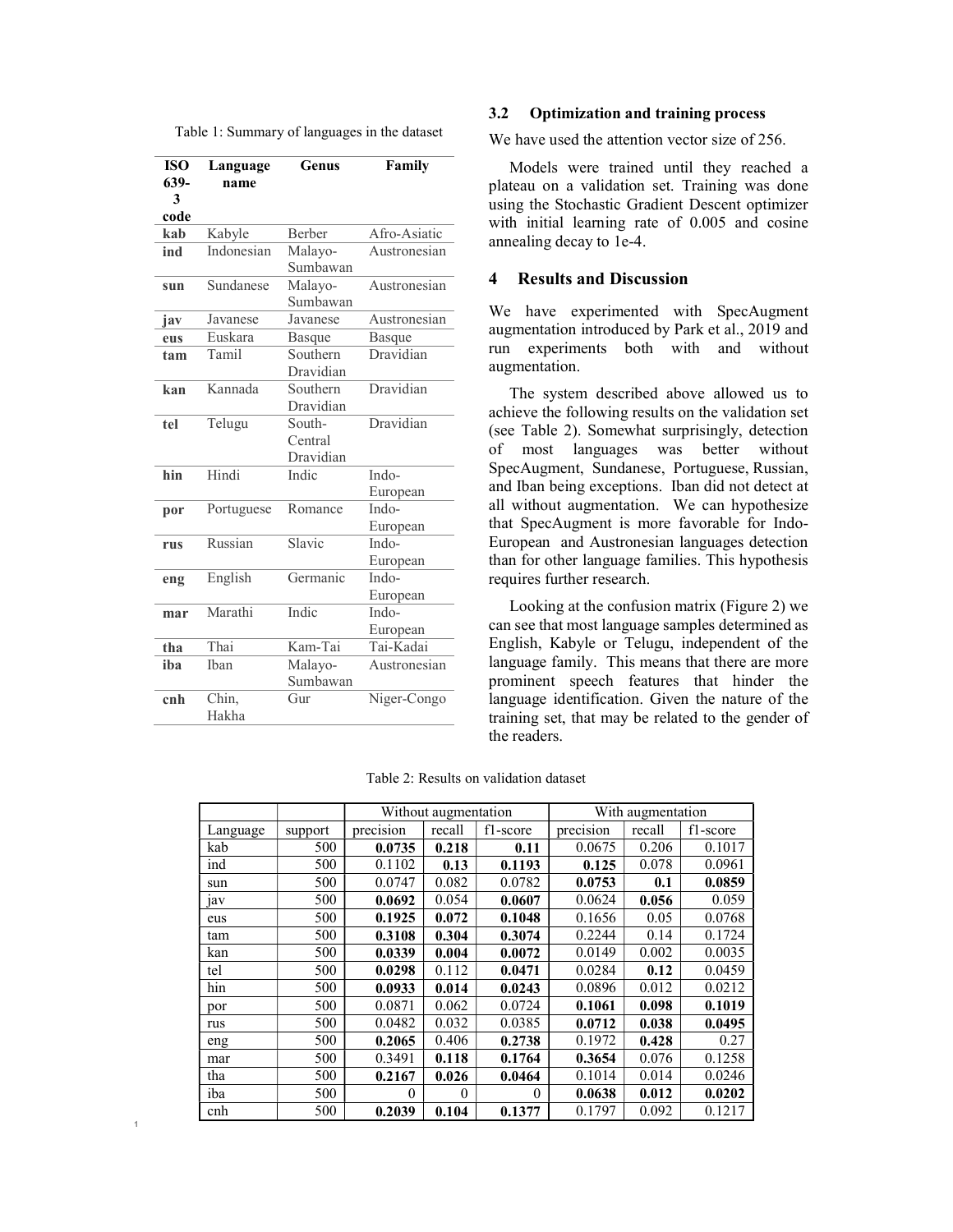|                           |                |                |                |                |                |                         |                |              |                 |                 |                |                |                |                |     |                 | 300    |
|---------------------------|----------------|----------------|----------------|----------------|----------------|-------------------------|----------------|--------------|-----------------|-----------------|----------------|----------------|----------------|----------------|-----|-----------------|--------|
| $\frac{1}{6}$             | 46             | 102            | 9              | $\mathbf{0}$   | 5              | 30                      | 25             | 124          | $\overline{3}$  | $\overline{c}$  | 27             | 18             | 55             | 10             | 36  | 8               |        |
| eng                       | 12             | 214            | 9              | $6\phantom{1}$ | 5              | 5                       | $\overline{4}$ | 96           | $\mathbf{1}$    | $\mathbf{0}$    | 21             | 19             | 5              | 3              | 95  | 5               |        |
| eus                       | $\overline{7}$ | 157            | 25             | $\mathbf{1}$   | 5              | $\overline{2}$          | 14             | 58           | $\mathbf{0}$    | $\overline{2}$  | 56             | $\mathbf{0}$   | 21             | $\overline{7}$ | 145 | $\mathbf 0$     | 250    |
| hin                       | 65             | 54             | 21             | $6\phantom{1}$ | $\overline{9}$ | 34                      | 12             | 80           | 6               | 11              | 42             | 5              | 77             | 30             | 45  | 3               |        |
| iba                       | $\mathbf{0}$   | $\overline{9}$ | 3              | $\mathbf{0}$   | $6\phantom{1}$ | $\overline{0}$          | 187            | $\mathbf{1}$ | $\overline{2}$  | $\overline{0}$  | 14             | 3              | 8              | $\mathbf{0}$   | 266 | $\mathbf{1}$    |        |
| ind                       | 8              | 33             | 12             | $\overline{4}$ | $\overline{7}$ | 39                      | 25             | 108          | $\overline{4}$  | $\mathbf{1}$    | 15             | 3              | 17             | 11             | 194 | 19              | 200    |
| iav                       | 5              | 53             | 5              | $\overline{c}$ | $\overline{7}$ | 20                      | 28             | 236          | $\overline{2}$  | 6               | 31             | $\overline{4}$ | 50             | 8              | 43  | $\mathbf 0$     |        |
| kab                       | 12             | 94             | $6\phantom{1}$ | 3              | $\overline{1}$ | 15                      | 6              | 103          | $\mathbf{1}$    | 3               | 25             | 13             | 17             | 13             | 188 | $\mathbf 0$     |        |
| Actual<br>kan             | 17             | 31             | 17             | $\mathbf{1}$   | 3              | 26                      | 20             | 111          | $\mathbf{1}$    | 12              | 24             | 44             | 46             | 48             | 99  | $\mathbf 0$     | $-150$ |
| mar                       | $\overline{1}$ | 57             | $\mathbf{0}$   | $\mathbf{1}$   | $\mathbf 0$    | 35                      | 25             | $\mathbf 0$  | 16              | 38              | 15             | 8              | 212            | $\overline{2}$ | 90  | $\mathbf 0$     |        |
| por                       | 6              | 52             | 22             | 13             | $\overline{9}$ | $\overline{9}$          | 14             | 72           | $6\phantom{1}6$ | 10              | 49             | 25             | 10             | 19             | 178 | $6\phantom{1}6$ | 100    |
| rus                       | 15             | 43             | 6              | 3              | $\bf{0}$       | 36                      | 3              | 152          | $\mathbf 0$     | $\mathbf{0}$    | 96             | 19             | $\overline{2}$ | 23             | 88  | 14              |        |
| sun                       | 5              | 53             | 5              | $\overline{c}$ | $\overline{7}$ | 20                      | 28             | 236          | $\overline{2}$  | $6\phantom{1}6$ | 31             | $\overline{4}$ | 50             | 8              | 43  | $\mathbf 0$     |        |
| m                         | 17             | $6\phantom{1}$ | 6              | $6\phantom{1}$ | 14             | $\overline{\mathbf{4}}$ | 8              | 26           | 22              | $\mathbf{1}$    | $\overline{c}$ | 9              | $\overline{4}$ | 70             | 300 | 5               | $-50$  |
| $\overline{\mathfrak{g}}$ | 17             | 96             | $\mathbf{1}$   | $\bf 0$        | $\overline{9}$ | 13                      | 34             | 105          | $\mathbf{1}$    | 8               | 3              | 64             | 45             | 43             | 60  | $\overline{1}$  |        |
| tha                       | 23             | 31             | $\overline{4}$ | 19             | $\overline{7}$ | 24                      | 16             | 18           | $\mathbf{0}$    | $\overline{4}$  | 11             | 29             | 45             | 17             | 245 | $\overline{7}$  |        |
|                           | cnh            | eng            | eus            | hin            | iba            | ind                     | jav            | kab          | kan             | mar             | por            | rus            | sun            | tam            | tel | tha             | $-0$   |

Figure 2: The confusion matrix for the validation set

## 3**2 Acknowledgments** 32

2

<sup>4</sup>The authors are grateful to

|   |                          |  |  |  | • colleagues at NTR Labs Machine 35 recognition system',<br>doi:<br>$arXiv$ . |
|---|--------------------------|--|--|--|-------------------------------------------------------------------------------|
| 6 |                          |  |  |  | Learning Research group for the 36 10.21437/odyssey.2018-11.                  |
|   | discussions and support; |  |  |  | 37 Chowdhury, F. A. R. R. <i>et al.</i> (2018) 'Attention-Based               |

 $\bullet$  Anonymous reviewers who suggested  $\frac{38}{39}$ 9 multiple improvements to this memo and <sub>40</sub> 10 helped fix errors

## <sup>11</sup>References

<sup>12</sup>Abdullah, B. M. et al. (2020) 'Cross-domain 13 adaptation of spoken language identification for 45 14 related languages: The curious case of Slavic 46 15 languages',  $arXiv$ , (1). doi:  $47$  INTERSPEECH, pp. 857–860. 16 10.21437/interspeech.2020-2930.

 $17$  Bartz, C. *et al.* (2017) 'Language identification using  $49$ 18 deep convolutional recurrent neural networks', 50 19 Lecture Notes in Computer Science (including 51 11. 20 subseries Lecture Notes in Artificial Intelligence 52 21 and Lecture Notes in Bioinformatics), 10639 53 <sup>22</sup>LNCS(1), pp. 880–889. doi: 10.1007/978-3-319- 23 70136-3 93.

24 Bhattacharya, et al. (2017) 'Deep Speaker Embeddings 5e

- 25 for Short-Duration Speaker Verification', in 57 26 Interspeech 2017. ISCA: ISCA, pp. 1517–1521. 58
- <sup>27</sup>doi: 10.21437/Interspeech.2017-1575.

28 Black A. W.,  $(2019)$  'CMU Wilderness Multilingual 60 29 Speech Dataset,' ICASSP 2019 - 2019 IEEE 61 30 International Conference on Acoustics, Speech and 62

31 Signal Processing (ICASSP), pp. 5971-5975, doi: <sup>32</sup>10.1109/ICASSP.2019.8683536.

- <sup>33</sup>Cai, W., et al. (2018) 'Exploring the encoding layer and 34 loss function in end-to-end speaker and language
- 37 Chowdhury, F. A. R. R. et al. (2018) 'Attention-Based Models for Text-Dependent Speaker Verification', in ICASSP, IEEE International Conference on Acoustics, Speech and Signal Processing -<sup>41</sup>Proceedings, pp. 5359–5363. doi: 42 10.1109/ICASSP.2018.8461587.
- 43 Dehak, N. et al. (2011a) 'Language recognition via ivectors and dimensionality reduction', in Proceedings of the Annual Conference of the International Speech Communication Association,
- 48 Dehak, N. et al. (2011b) 'Front-End Factor Analysis <sup>49</sup>For Speaker Verification', IEEE Transactions On Audio, Speech And Language Processing 1, pp. 1– Available at: <sup>52</sup>http://groups.csail.mit.edu/sls//publications/2010/D ehak IEEE Transactions.pdf (Accessed: 28 March) 2021).

<sup>55</sup>Draghici, A. et al. (2020) 'A study on spoken language identification using deep neural networks',  $ACM$ International Conference Proceeding Series, (July), <sup>58</sup>pp. 253–256. doi: 10.1145/3411109.3411123.

<sup>59</sup>He, F. et al. (2020) 'Open-source multi-speaker speech corpora for building gujarati, kannada, malayalam, marathi, tamil and telugu speech synthesis systems', in LREC 2020 - 12th International Conference on <sup>63</sup>Language Resources and Evaluation, Conference